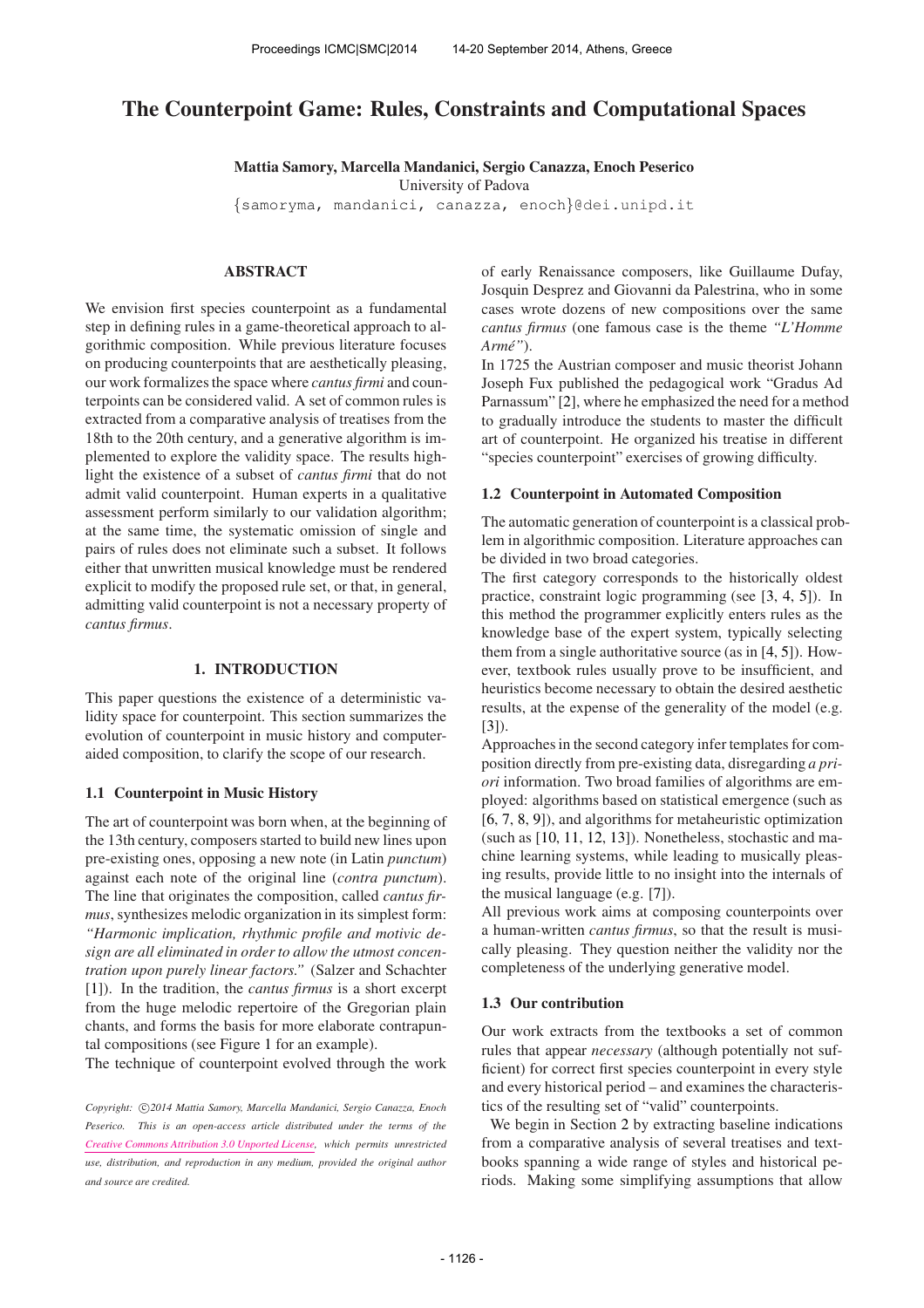

Figure 1. Ave Regina Caelorum, Anonymous XV century, Trento Cathedral, Italy (transcribed by Renato Calcaterra).

us to focus without loss of generality on the fundamental aspects of the prescriptions, we distill the various examples and guidelines into a set of deterministic, formal rules. Some of these rules apply only to *cantus firmus* (from now on CF), some only to counterpoint (from now on CP), and some to both; note that previous work never explicitly formalized CF. Violating at least one rule means a CF/CP runs against a precept spanning *all* styles and periods; we call these CFs/CPs *invalid*, as opposed to *valid* CFs/CPs that satisfy all rules. Obviously, a valid CF/CP may still run against the precepts of a *specific* style/period, have aesthetic issues, etc.

In Section 3, we design an algorithm to generate all valid CFs and CPs. We then analyse quantitatively and qualitatively the results; in particular, we examine the correlation between musicality of a given CF and the number of CPs it admits.

In Section 4, we verify the rules and evaluate their function: a comparison of human expert assessment and automated analysis corroborates our findings.

Finally, in Section 5 we summarize our results, examine their significance, and look at some possible avenues of future research.

## 2. CANTUS FIRMUS AND FIRST SPECIES COUNTERPOINT

In this section we determine the rules for validating CFs and CPs. We first describe the assumptions under which the rules are formulated (Subsection 2.1). We then justify our choice of sources, and explain our framework for rule formalization (Subsection 2.2). Subsections 2.3, 2.4 and 2.5 present the rules that affect respectively both musical lines, only CFs, and only CPs, discussing the most critical or controversial rules.

# 2.1 Assumptions

To better analyse the space of possible outcomes, we minimize the complexity of the composition of CF and CP. We employ only the Ionian mode, whose pitches correspond to the C major scale, as we want to target general voice leading problems rather than stylistic peculiarities, while we try to encompass both modal and tonal facets whenever possible. Furthermore we limit our production to a two

part, first species counterpoint, where notes of the same duration are opposed one against the other, as defined in [2]. We position the CF in the lowest voice, and the CP in the highest: we use the contiguous ranges of tenor and alto which, according to the registers of the human voice, pertain to the note ranges B2-G4 and G3-C5 respectively.

## 2.2 Rule Formalization

Formalizing rules for generating CFs and CPs is a remarkably difficult task. Musicians have a long tradition in teaching, theoretical research, and treatise writing. Nevertheless, the goal of a music teacher is not to give his students a set of absolute rules, but rather to shape their musicality and stylistic awareness. Therefore, the language used in textbooks is often contradictory, unclear and indirect, to express tradition as well as musical intuition. Similarly, most information is conveyed by teachers to their students through examples and informal guidelines rather than through strictly codified rules.

To derive quantitative rules that define when CFs and CPs are valid, we first made a selection of relevant sources, covering differences in style as well as a wide historical period. Fux's treatise [2] is considered a classical book, referenced by many important composers, and celebrated as the first in the modern era to organize counterpoint studies in a rational way. Jeppesen's book [14] represents one of the main contributions in the direction of a philological study of Palestrina's counterpoint. Modal counterpoint is, further, the main focus of the more recent Zanolini and Dionisi's book [15]. On the opposite side, from a stylistic perspective, stand Schönberg's [16] and Salzer and Schachter's works [1], both devoted to a tonal counterpoint style.

After selecting the sources, we distilled and compared the existing rules. As mentioned above, many of the formulations were ambiguous or incomplete, and additional, unstated rules are implied by the examples. We therefore rephrased and integrated the rules, categorizing them into four classes, according to the level of agreement of the different sources on each rule. In the case of absolute rules (AR), i.e. when all authors agree, we included the rule without conditions; in the case of majority rules (MR), which occur when there is a partial disagreement between different sources, we chose the rule adopted by the ma-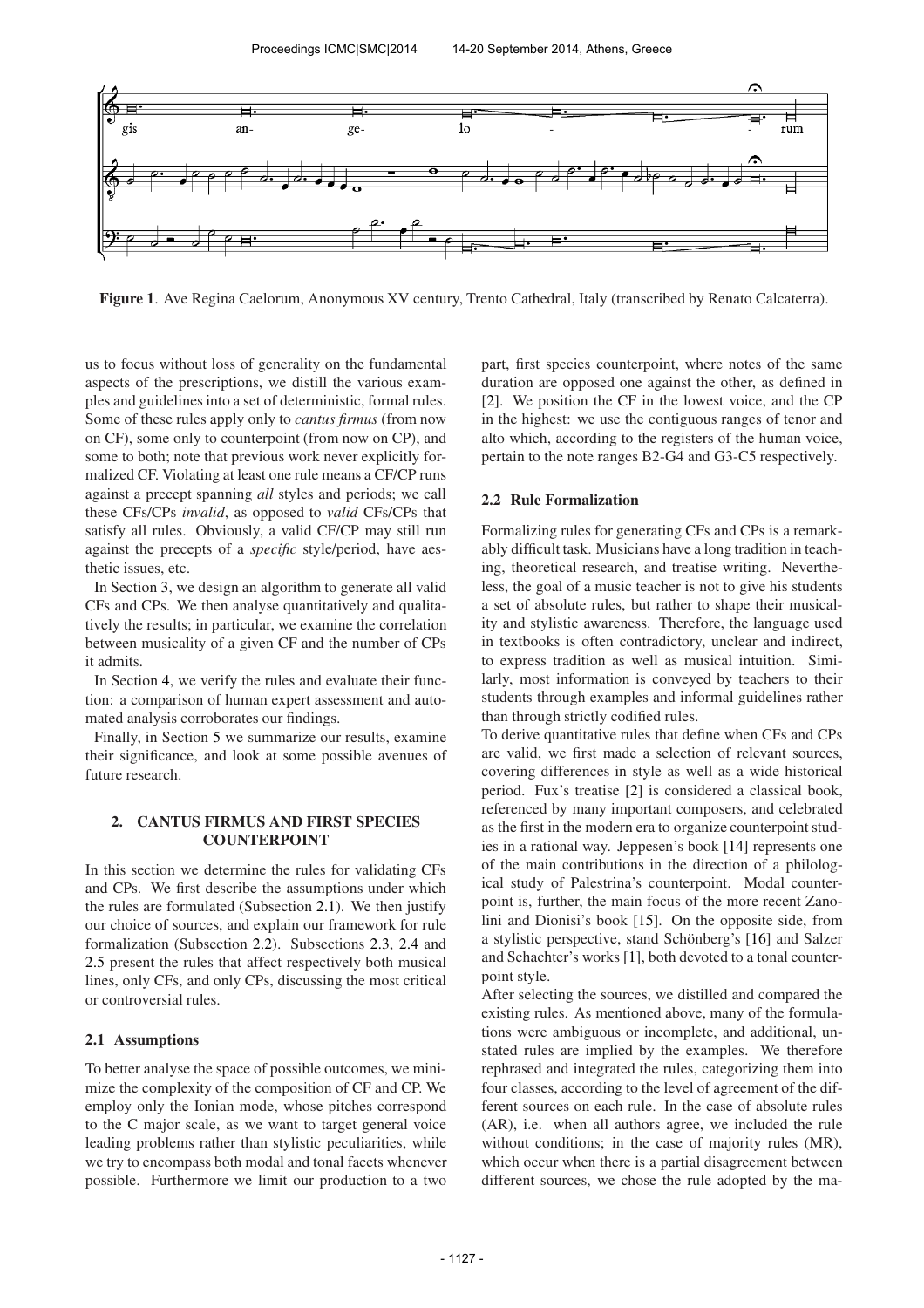| AR, absolute rules  | all the authors agree (some may<br>not express judgement).         |
|---------------------|--------------------------------------------------------------------|
| MR, majority rules  | not all the authors share the<br>same opinion.                     |
| UR, undefined rules | the rule is not clearly formulated<br>and requires interpretation. |
| IR, implicit rules  | the rule implicitly operates in<br>the literature.                 |

Table 1. Rule categorization.

jority of the authors; in the case of undefined rules (UR), whose interpretation is not unique, and implicit rules (IM), which are not expressed yet implicitly operate in the literature, we analysed examples in the sources to infer the correct formulation of the rule (see Table 1).

The following subsections illustrate "general" rules (that affect both CFs and CPs), *cantus firmus* rules, and counterpoint rules; furthermore, they discuss the endorsement of URs, IRs, and particularly crucial rules.

# 2.3 General Rules

General rules (Table 2) apply to both CFs and CPs. Out of nine rules, we individuated two AR, three IR and four MR: Rule G1 is a MR because there is no agreement among

| G1. Only horizontal seconds, major and minor<br>thirds, perfect fourths, fifths and octaves, and<br>minor ascending sixths are allowed. |           |  |
|-----------------------------------------------------------------------------------------------------------------------------------------|-----------|--|
| G2. The 7th degree must resolve to the tonic, or<br>it can descend stepwise if the preceding note is<br>the tonic.                      |           |  |
| G3. Do not reach a 7th degree by a skip larger<br>than a third.                                                                         | <b>MR</b> |  |
| G4. Successions of three notes cannot form an<br>arpeggio.                                                                              |           |  |
| G5. If there are two horizontal intervals of equal<br>distance and discordant, the next interval must<br>differ.                        |           |  |
| G6. Compound motion of any kind in one di-<br>rection is allowed for no more than a sixth.                                              |           |  |
| G7. Compound movements which outline a tri-<br>tone are forbidden.                                                                      |           |  |
| G8. Do not make stepwise concordant move-<br>ments longer than a fifth.                                                                 |           |  |
| G9. A voice must not exceed the range of a<br>tenth.                                                                                    |           |  |

# Table 2. General rules.

authors: three of them (Fux, Jeppesen and Dionisi) allow

only ascending minor sixths, Schönberg forbids all horizontal sixths, while Salzer and Schachter permit all of them. We chose to conform to the majority. Note that, in this case, even authors belonging to the same stylistic group disagree (tonal counterpoint, Schönberg vs. Salzer and Schachter).

Rule G2 is an IR: unexpectedly, no one of the authors mentions the rule outside the context of ending formulas. In tonal style, it is crucial to resolve the dissonant 7th degree ascending to the tonic, as this movement reinforces the sense of tonality. Tonal style authors might have given the rule for granted, as it is a direct consequence of classical harmony. In modal style the 7th degree does not always correspond to a leading tone: at the end of the piece, however, it can be artificially raised of a semitone to match its conclusive function. This justifies why modal style authors do not enforce the rule in the general case.

Excluding the rule would be incorrect from a tonal point of view; on the other hand, the Ionian mode contains the leading tone, and it can be considered a hybrid ground between a modal and tonal scale, as it corresponds to the C major scale - therefore, given our assumptions, we included the rule. After having analysed several examples, we also allowed the case where the 7th degree descends stepwise from the tonic (see Figure 2).



Figure 2. Salzer and Schachter [1], Chapter 1, selected examples.

Rule G5 is another case of IR. Many observations against redundancy, similar sequences and other forms of repetition can be found in all five textbooks we analysed. However, the supporting examples were extremely variable and context-dependant, and the prescriptions imprecise and subject to personal taste. Therefore, our rule vetoes only the most extreme form of repetition, the trill (see Figure 3).



Figure 3. Example of trill.

Rule G6 (IR) is crucial for voice leading control. All treatises condemn excessive motion in one direction, yet they provide a number of partial constraints like:

*a)* avoid multiple skips in the same direction.

*b)* avoid compound movements which outline dissonant intervals.

*c)* leaps of ascending minor sixth or ascending/descending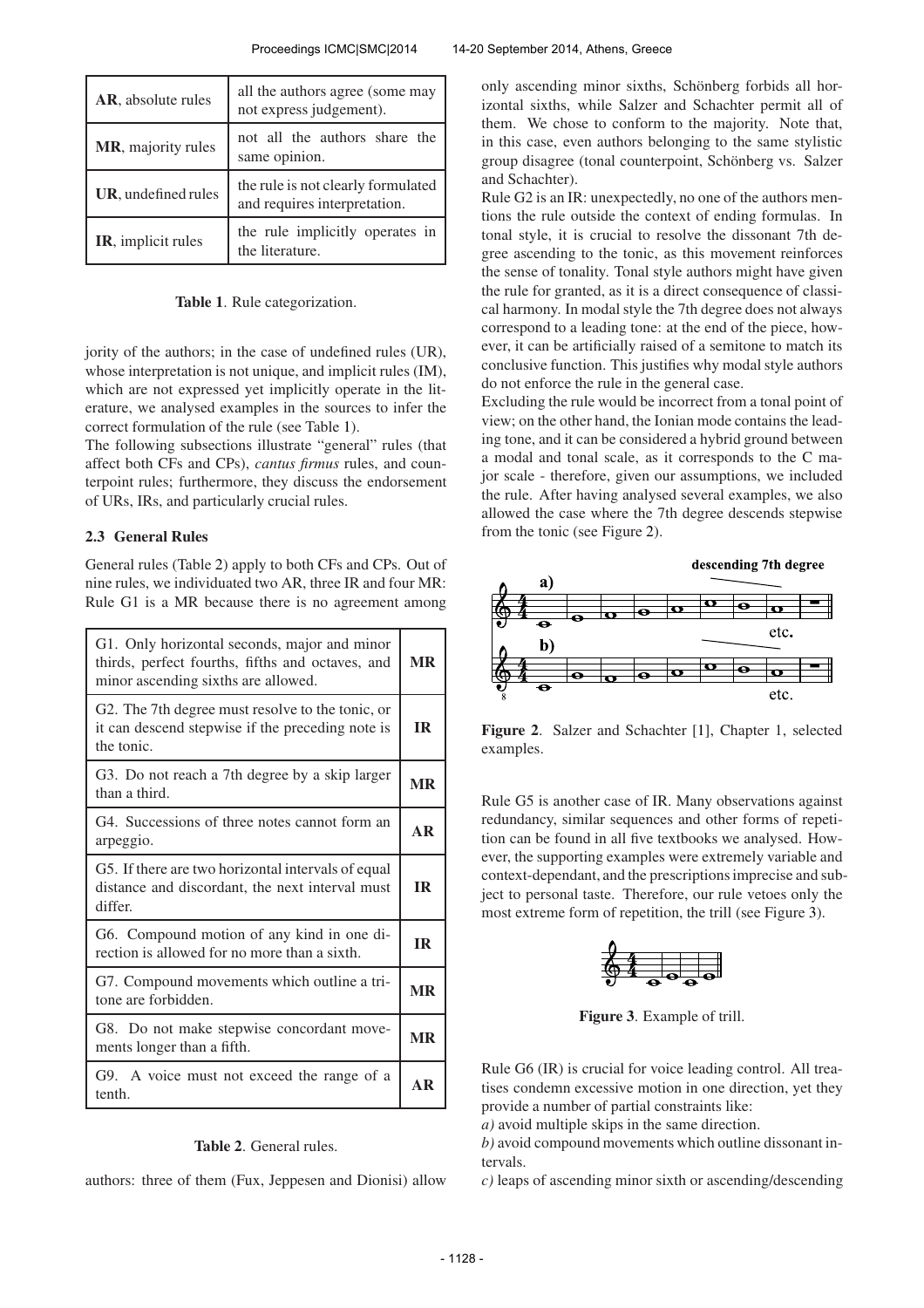octave must be recovered from. Referring to Figure 4, constraint *"a"* can prevent situations like Ex.1 and 2, but not Ex.3.



Figure 4. Examples of broad concordant movements.

Constraint *"b"* covers Ex.1 and 3 but not Ex.2, while constraint *"c"* covers only Ex.3. Our rule covers all the previous examples; moreover, it compromises with the rest of the constraints present in literature, following their general common principle.

## 2.4 Cantus Firmus Rules

Many counterpoint books present collections of historical *cantus firmi* to be used in students' exercises. Even if the practice of composing CFs is not completely disregarded, the treatises lack specific rules or indications. Nevertheless, we report four rules (Table 3): two AR, one MR and one UR.

| CF1. The CF begins and ends on the 1st degree<br>of the mode.                     |  |
|-----------------------------------------------------------------------------------|--|
| CF2. The next-to-the-last note in the CF must<br>either be a second or a seventh. |  |
| CF3. In the CF a note cannot be immediately<br>repeated.                          |  |
| CF4. The CF must have a unique culmination<br>(climax).                           |  |

Table 3. Cantus Firmus rules.

Rule CF2 is directly connected to its complementary rule CP3, because both define ending formulas for CFs and CPs. It is a MR as the authors largely agree, but admit variations which mostly depend on their referenced style therefore we chose a more general formulation.

Rule CF3, shared by our references, derives from the way musicians adapted Gregorian lines into CFs. In fact, traditionally, Gregorian lines feature several repetitions. However, such repetitions used to be merged, in order not to interfere with the necessary rhythmic quality of the contrapuntal CF.

Rule CF4 was formulated in Salzer and Schachter as *". . . Each cantus firmus must contain a climax . . . The climax should not be repeated.*". All sources agree that there should be only one climax, save for exceptional cases when there should be "as few as possible". As we want all our rules to be deterministic, we settled for exactly one climax.

## 2.5 Counterpoint Rules

Counterpoint rules mainly address the vertical aspects of the composition. The only horizontal line prescriptions are

Rule CP3, which allows oblique motion, and Rule CP11, which limits the use of excessive repetition in the CP . Out of eleven rules we have four AR, six MR and one UR, as seen in Table 4.

| CP1. The beginning vertical intervals must be<br>only positive perfect consonances, the ending<br>positive octave or unison. |           |
|------------------------------------------------------------------------------------------------------------------------------|-----------|
| CP2. The vertical intervals allowed are: mi-<br>nor/major thirds, sixths and tenths, perfect<br>unisons, fifths, octaves.    | AR        |
| CP3. Do not repeat more than two consecutive<br>whole notes.                                                                 | <b>MR</b> |
| CP4. The next-to-last measure (CF and CP)<br>must contain both the second degree and the<br>leading tone.                    | <b>MR</b> |
| CP5. The unison can be used only at the begin-<br>ning and at the end.                                                       |           |
| CP6. In similar motion a note cannot cross the<br>preceding note of the other voice.                                         |           |
| CP7. Any chain of two vertical fifths or octaves<br>is forbidden.                                                            | <b>AR</b> |
| CP8. No perfect intervals can be taken by simi-<br>lar motion.                                                               |           |
| CP9. No simultaneous skips in the same direc-<br>tion if both are greater than a fourth.                                     |           |
| CP10. No more than three thirds, sixths and<br>tenths in a row.                                                              |           |
| CP11. Do not use repetition more than twice.                                                                                 | MR        |

#### Table 4. Counterpoint rules.

Rule CP9 (UR) deals with simultaneous skips in both voices. The original rule by Salzer and Schachter was: *". . . Whenever possible avoid simultaneous leaps, especially leaps in the same direction involving melodic intervals larger than a fourth."*. In Figure 5 we present different cases of simultaneous skips.



Figure 5. Five examples of simultaneous skips.

Salzer and Schachter's formulation is ambiguous in respect to all the examples in Figure 5, but not to Ex.3 and 4, where both voices make a skip in the same direction and larger than a fourth. How should we deal with Ex.1 and 2, where only one voice skips for more than a fourth? And what about Ex.5, where the skips are in the same direction? Most examples in the literature treat Ex.1, 2, and 5 as cor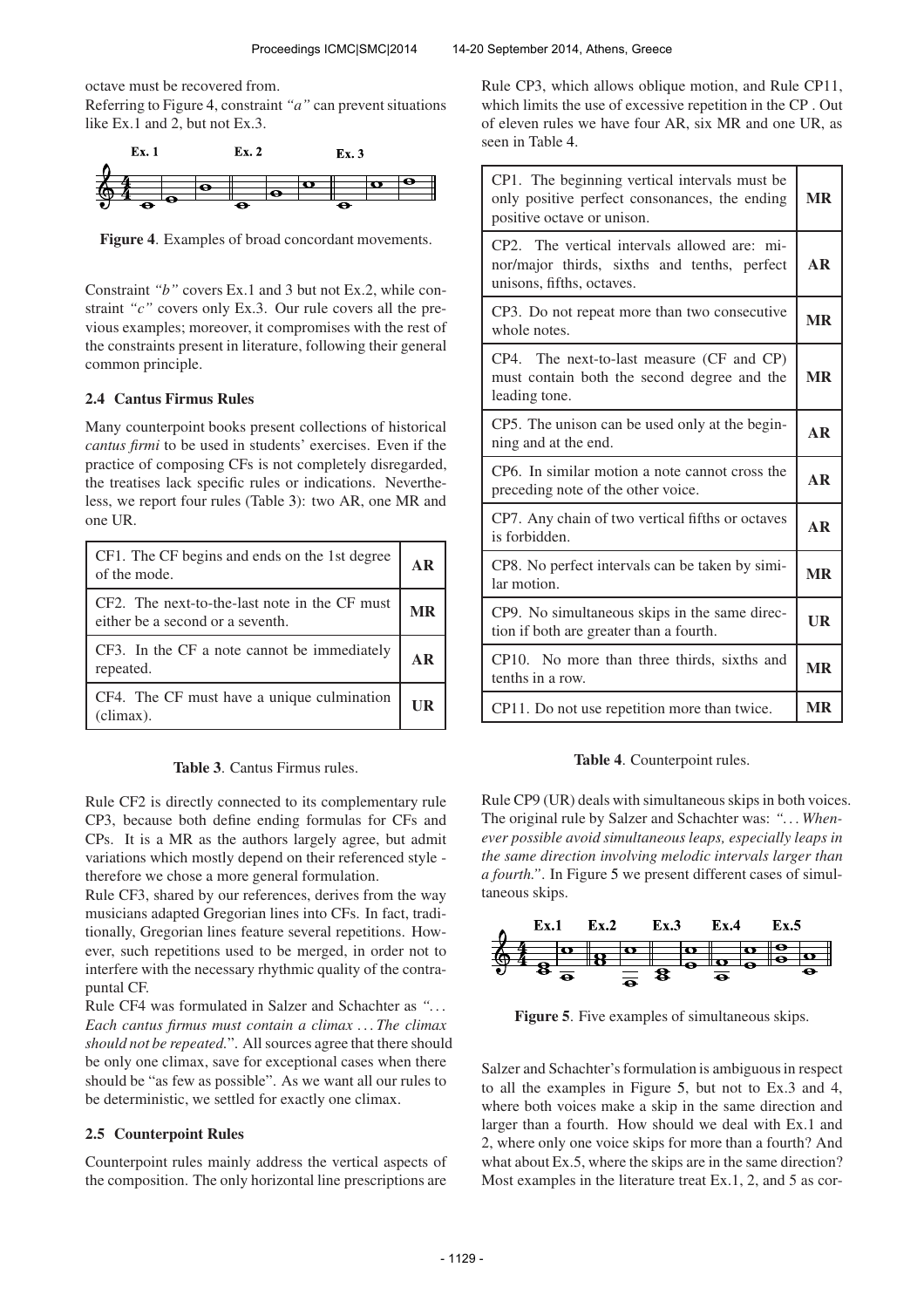rect: this observation led to our formulation of the rule. Summarizing, the space of valid CFs and CPs is defined by a total of 24 rules. 21% of them are implicit or undefined rules. Only 33% of the rules are universally accepted.

# 3. CANTUS FIRMUS AND COUNTERPOINT SPACE ANALYSIS

The rules in the previous section classify every possible CF and CP as valid or invalid. This section illustrates an algorithm to generate all valid CFs and CPs, and analyses the results, examining the relationship between the musicality of each CF and the number of CPs it admits.

#### 3.1 Generative Algorithm

We implemented software to explore the space of CFs and CPs that are valid - i.e., the set of the CPs and CFs that adhere to the rules in Section 2. The algorithm follows a simple generative pattern, which is applied to both CFs and CPs (taking care of the the necessary differences). Each iteration of the main loop of the algorithm appends a new note to the current voice line. In the case of the generation of a CF, at each step the algorithm produces the set of potential next notes, according to voice range, scale structure and current voice line prefix. This set is then pruned according to stationary rules (which are only conditioned by the position within the voice line), and horizontal rules (which depend on a suffix of the prefix of the voice line). The remaining set contains all valid notes that can be appended to the current voice line prefix.

In the case of a CP, the generation of the  $n^{th}$  note in the voice line also depends on a prefix of the corresponding CF, as the set of potential next notes undergoes the further filter of vertical and combined horizontal-vertical rules.

The algorithm uses the patterns above to build a suffix tree of all valid CFs (respectively, all valid CPs given a CF) where the root of the tree is a placeholder, each other node contains a note, and the sequence of the notes encountered in the path from the root to a node represent a valid voice line prefix.

Note that the extensive generation of all CFs and CPs for a given voice line length is computationally demanding: the cardinality of the output grows exponentially with voice line length, and a considerable number of voice line prefixes that do not allow for continuation are pruned during the generation process.

#### 3.2 Analysis of Results

We generated all valid CFs, using a voice line length of 8 notes, as most literature does (e.g. [1, 16]). The output consisted of 4587 valid CFs. For each of the CFs, we then generated all valid CPs. We investigated the correlation between the aesthetic features of the CFs, and the number of admitted CPs - i.e., if a CF that is musically pleasing admits more, fewer, or as many CPs than a CF that is not. Therefore, we focused on a qualitatively significant subset of all valid CFs, according to the categories reported in Table 5. The first four categories are based on the number of CPs that the CFs admits. The remaining three categories

refer to features of the CFs considered important in human judgement.

| <b>BAD</b>    | CFs that do not admit any counterpoint.                                |  |
|---------------|------------------------------------------------------------------------|--|
| <b>POP</b>    | CFs that allow the most frequently allowed<br>number of counterpoints. |  |
| <b>MID</b>    | CFs that allow the median number of coun-<br>terpoints.                |  |
| <b>CTPP</b>   | the CF that allows the most counterpoints.                             |  |
| OCT           | CFs that feature two consecutive octave in-<br>tervals.                |  |
| <b>FOURTH</b> | CFs that feature the range of a fourth.                                |  |
| <b>TENTH</b>  | CFs that feature the range of a tenth.                                 |  |

Table 5. Categories of CFs.



Figure 6. The CF which admits the maximum number of CPs over 8 notes.

The CF that allows the maximum number of possible counterpoints, in Figure 6, admits 273 CPs. The CF appears ordinary; though one could say that its insistence on note C3 (repeated four times) detracts from its voice leading.

The group of CFs with the highest number of CPs (POP), and the group with the median number (MID) feature CFs that could be qualitatively judged as either poor, average or good, as it can be seen in the examples in Figures 7 and 8. To our surprise, we discovered the existence of 163 CFs which do not admit any valid CP. We labelled such CFs as "uncounterpointables". Two examples of uncounterpointables are presented in Figure 9. The first appears clearly faulty. It sports three octave skips – two of which in direct succession, thus leaving from and ending on the same note: such behaviour causes a surplus of movement that brings a sense of instability to the CF. Per contra, on a qualitative evaluation of the second uncounterpointable, nothing wrong is immediately apparent. It features correct voice leading, with good alternation of skips and stepwise movements; it has no repetitions nor abrupt large skips - it could



Figure 7. Two examples of CFs from the group POP.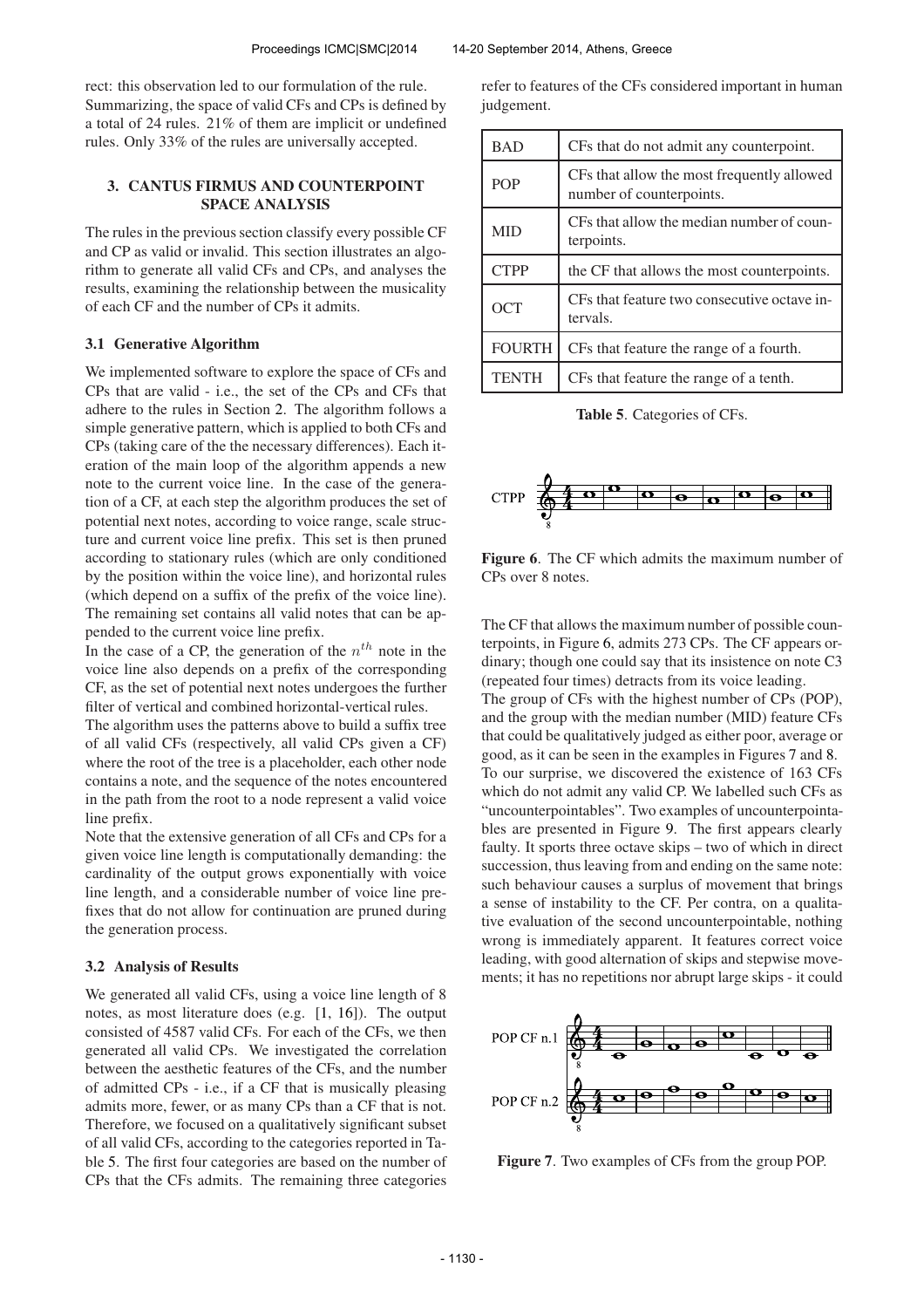

Figure 8. Two examples of CFs from the group MID.



Figure 9. Two examples of CFs from the group BAD.

easily be considered a good musical example.

In brief, the existence of uncounterpointable CFs is not completely consistent with musical intuition. However, the number of CPs a given CF admits appears independent both from the quality of the voice leading of the CF, and from the overall "quality" of the CF. Notably, there exist uncounterpointable CFs that are also musically pleasing, while apparently very poor CFs can admit many valid counterpoint solutions, like the example in Figure 10.



Figure 10. An example of a CP with good voice leading, over a CF, from the group OCT, with poor voice leading.

#### 4. THE ROLE OF RULES

This section verifies the rules and the results presented in the previous sections. Specifically, it was crucial to understand if the origin of CFs that are not musical, and of uncounterpointable CFs, was due to a rule set that was too strict, thus not allowing valid CPs, or too lax, thus generating invalid CFs. We tested these hypotheses against examples from the literature (Subsection 4.1) and human experts (Subsections 4.2 and 4.3), and we systematically probed the rule set to better understand the role of each rule (Subsection 4.4).

## 4.1 Examples from Literature

We validated CFs taken from the literature; in particular, we extracted 6 CFs composed by Schenker and Jeppesen

from Salzer & Schachter's manual, pp. 10-11 [1], and 6 CFs from Fux's treatise [2]. While all of them admitted counterpoint, some of them contravened one or more rules. In particular, Schenker disobeyed Rule G7 in one example, and Fux Rules G2, G4, G6 and G8. In respect to our research on academic literature, only the case of Fux breaking G2 could be considered a false negative (due to the formulation of the rules in Ionian mode, where the seventh degree is the leading tone, while the example was in Phrygian). The remaining rules were contravened in such a way that they would be considered invalid by the majority of the authors. We were particularly surprised by the repeated violation of G4 (avoid arpeggios), which is an absolute rule.

#### 4.2 Expert Insight - Questionnaire

We compared the assessment of experts with automated validation results. Twelve composers and counterpoint teachers of Italian Conservatories were asked through an anonymous online form to comment on the validity of, and eventually correct, several CFs and CPs. More specifically, we asked them, disregarding aesthetic considerations, to point out formal errors in proposed CFs and CPs, and to compose exemplary CFs as well as CPs over given CFs. All CFs were selected from random samples from the categories in Table 5.

The evaluation of the CFs is summarized in Table 6.

| CF group      | Validity | Reported errors                                                           |
|---------------|----------|---------------------------------------------------------------------------|
| <b>MID</b>    | 82%      | two consecutive large skips<br>(fifth, fourth).                           |
| BAD (good)    | 60%      | two consecutive large skips<br>(fifth, fourth).                           |
| <b>CTPP</b>   | 80%      | wrong final formula (B3,<br>C4); too many iterations of<br>the same note. |
| <b>TENTH</b>  | 64%      | presence of an octave skip;<br>range too large (tenth).                   |
| <b>FOURTH</b> | $100\%$  |                                                                           |
| BAD (poor)    | 18%      | too many skips.                                                           |
| OCT           | 18%      | too many skips involving the<br>same note.                                |

Table 6. Expert evaluation of CFs. The first CF from the group BAD has good voice leading, while the second has poor voice leading. Validity indicates the percentage of authors that consider the CF without mistakes.

The main criticism to the automatically-generated CFs is the entity and frequency of large skips: this is the most common - and often first - remark. However, skips of the same entity and with the same frequency have not been marked as undesirable in different CFs, which means that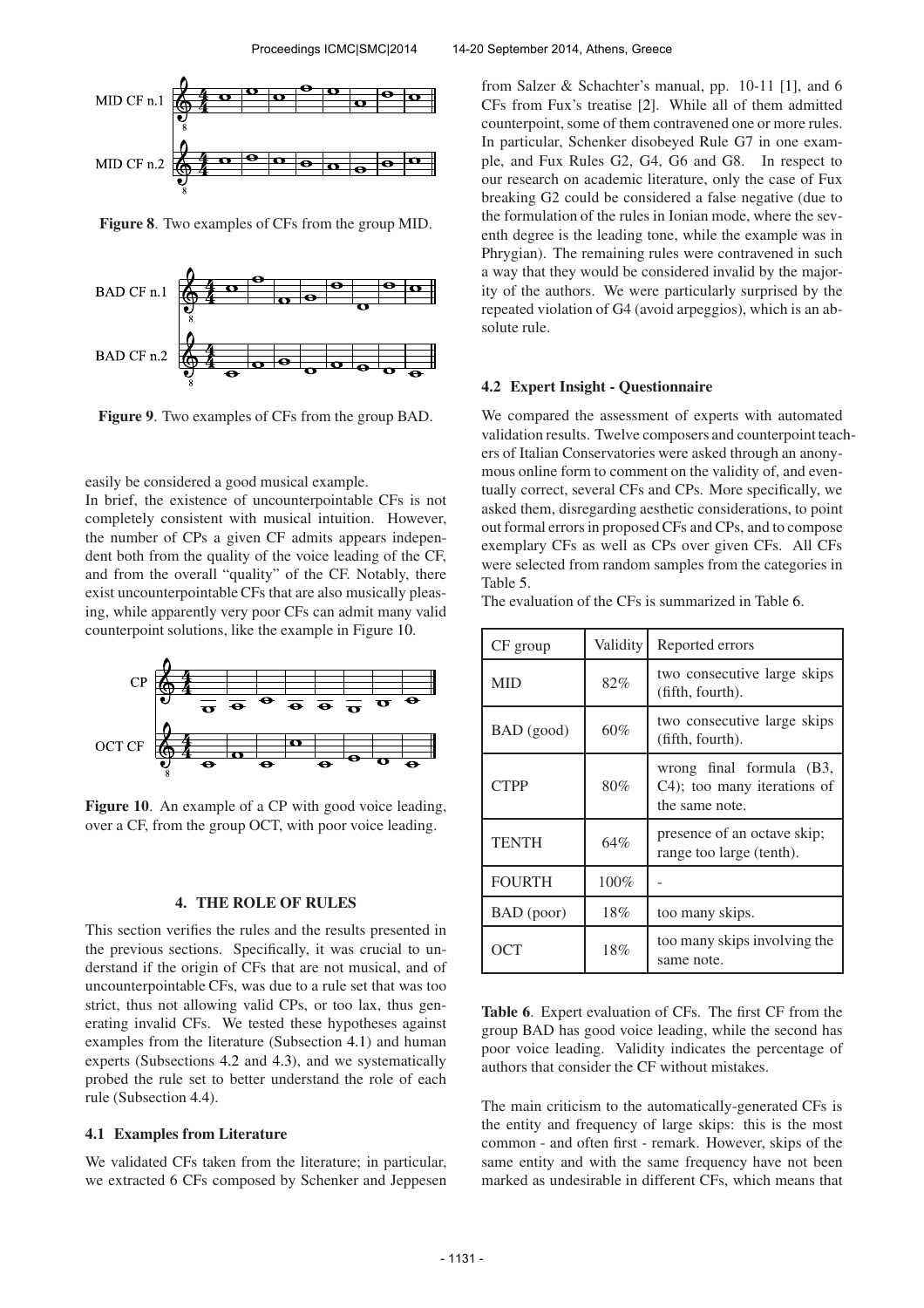the context of the skip affects its alleged validity. Note that even the most criticized CF did not obtain 100% refusals, while the CF in the group FOURTH obtained 100% acceptance. This seems to indicate that the reduced voice range is highly appreciated, possibly because it prevents large skips. However, a narrower range also implies an increase in note repetition, a feature highly criticized in other CFs by our respondents.

Among the chosen CFs we provided two from the group BAD, of which one featured poor voice leading, while the other presented a more pleasing voice leading: most interestingly, the former obtains only 18% acceptance, while the latter 60%. This might indicate the presence of aesthetic factors in user judgement, and, most importantly, it confirms uncounterpointability is uncorrelated with formal validity in the eye of the musician.



Figure 11. First counterpoint proposed for expert evaluation.



Figure 12. Second counterpoint proposed for expert evaluation.

We proposed four CPs for evaluation. 44.4% of the test takers corrected the octave vertical interval taken by similar motion in CP n.1 (Figure 11), while no one individuated the exposed tritones. In CP n.2 (Figure 12) 62.5% of the test takers corrected the unison vertical interval, only 11% marked as invalid the arpeggio, and no one spotted the broad concordant movement. The rule regarding exposed tritones admits in some textbooks an exception, when the tritone is resolved stepwise in the opposite direction, which is the case of the given example. The rule regarding arpeggios, in particular, had already been repeatedly violated in examples from the literature, as presented in Subsection 4.1.

Of the last two proposed CPs, which were automatically

generated, one was mostly considered correct, while the other did not find corrections shared by a significant portion of the participants.

All user-composed CFs were considered valid by the automated system, with the exception of two of them containing an arpeggio. User-composed CPs were not taken into consideration due to technical reasons: in particular the non-intuitive mechanism for entering notes in the online form, and the possibly confusing use of the octavelowered G-clef in the tenor part.

Summarizing, human experts appear to endorse the proposed rules, although a fraction of them considers admissible both outlined tritones when resolved stepwise and arpeggios.

# 4.3 Expert Insight - Interview

We interviewed individually three counterpoint teachers, to gain additional insight. During the interview we asked them to elaborate on the validity of the rules criticized in the previous tests, through open questions and examples. All interviewees stressed the existence of discrepancies between textbook precepts and compositional practice that are traditionally accepted. Two out of three condoned exposed tritones when resolved stepwise in the opposite direction. All three found the closing formula rules to be somewhat too strict, yet they did not agree on a modification proposal. Interviews shed light upon the validity of arpeggios: CFs were commonly excerpts of Gregorian chants which, preceding harmony theory, could outline arpeggios. However, even if forbidden by counterpoint compositional rules, arpeggios were often not removed in the adaptation of the chant as a CF, to maintain the characteristics of the original voice. Given the didactic function of CFs, these were often passed on through generations of teachers unconditionally.

#### 4.4 Systematic Rule Exclusion

Finally, we systematically tested the exclusion of a single rule, and of pairs of rules, from the automated system. No single rule eliminates the presence of uncounterpointable CFs. Rules CP5 (unison), CP8 (perfect interval by similar motion), and G2 (resolution of the 7th degree) are by far the most selective rules: excluding each rule in turn, the ratio between uncounterpointable CFs and generated CFs is respectively 0.04%, 0.17%, 0.08%, using a voice length of 8 notes.

Rule G6, regarding broad concordant movements, does not eliminate uncounterpointable CFs even when paired with other rules. Modifying Rules G1 and G7 to allow tritones when resolved stepwise (both changing direction and continuing in the same direction) while simultaneously allowing arpeggios still generates uncounterpointable CFs for a voice length of 8 notes.

Excluding *pairs* of rules does not significantly reduce uncounterpointability. The only pair that eliminates uncounterpointable CFs for a voice length of 8 notes, and that agrees with experts' observations, is G2 (that prevents arpeggios in both voices) and G4 (resolution of the 7th degree).